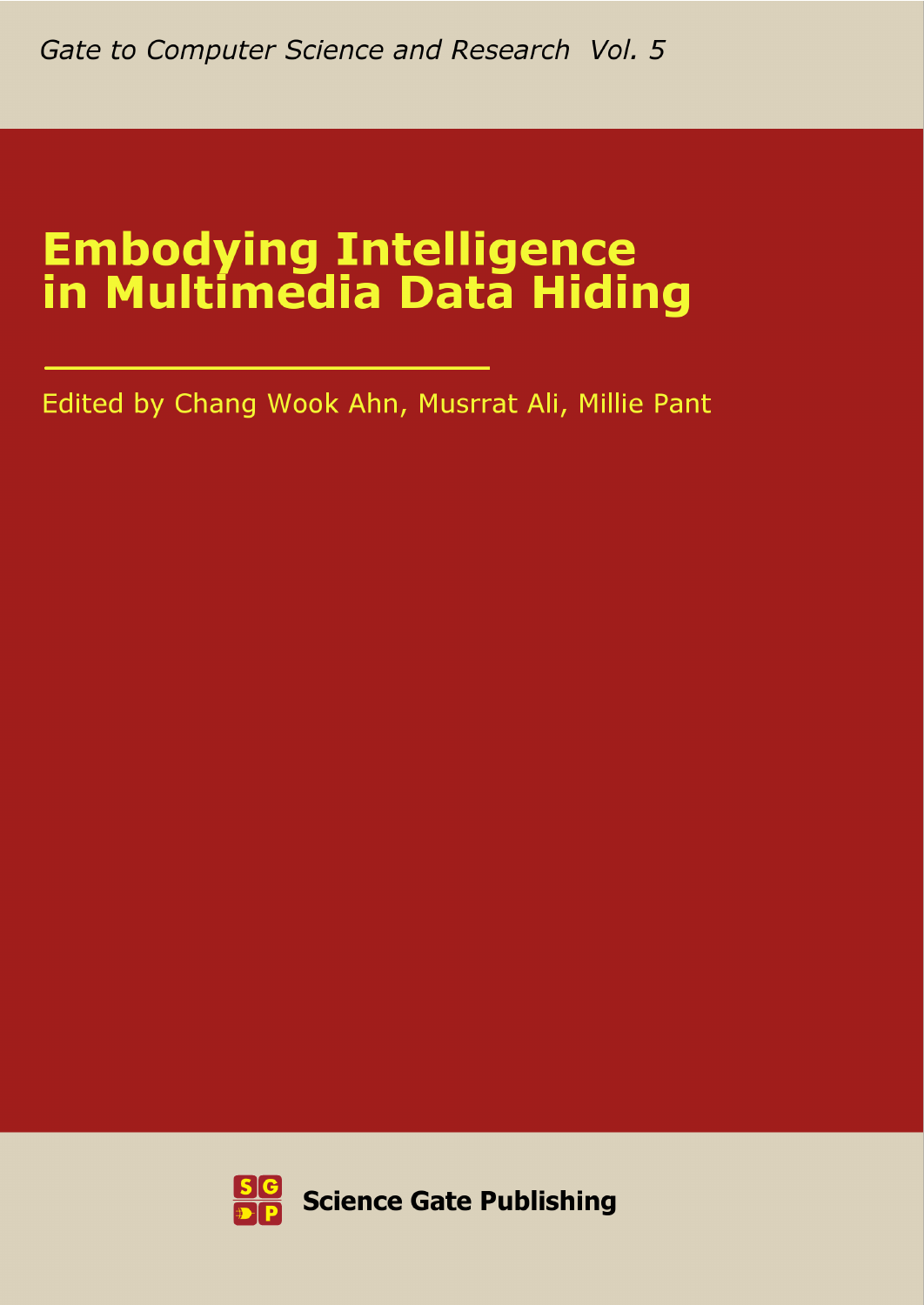# **Embodying Intelligence in Multimedia Data Hiding**

Edited by Chang Wook Ahn Musrrat Ali Millie Pant

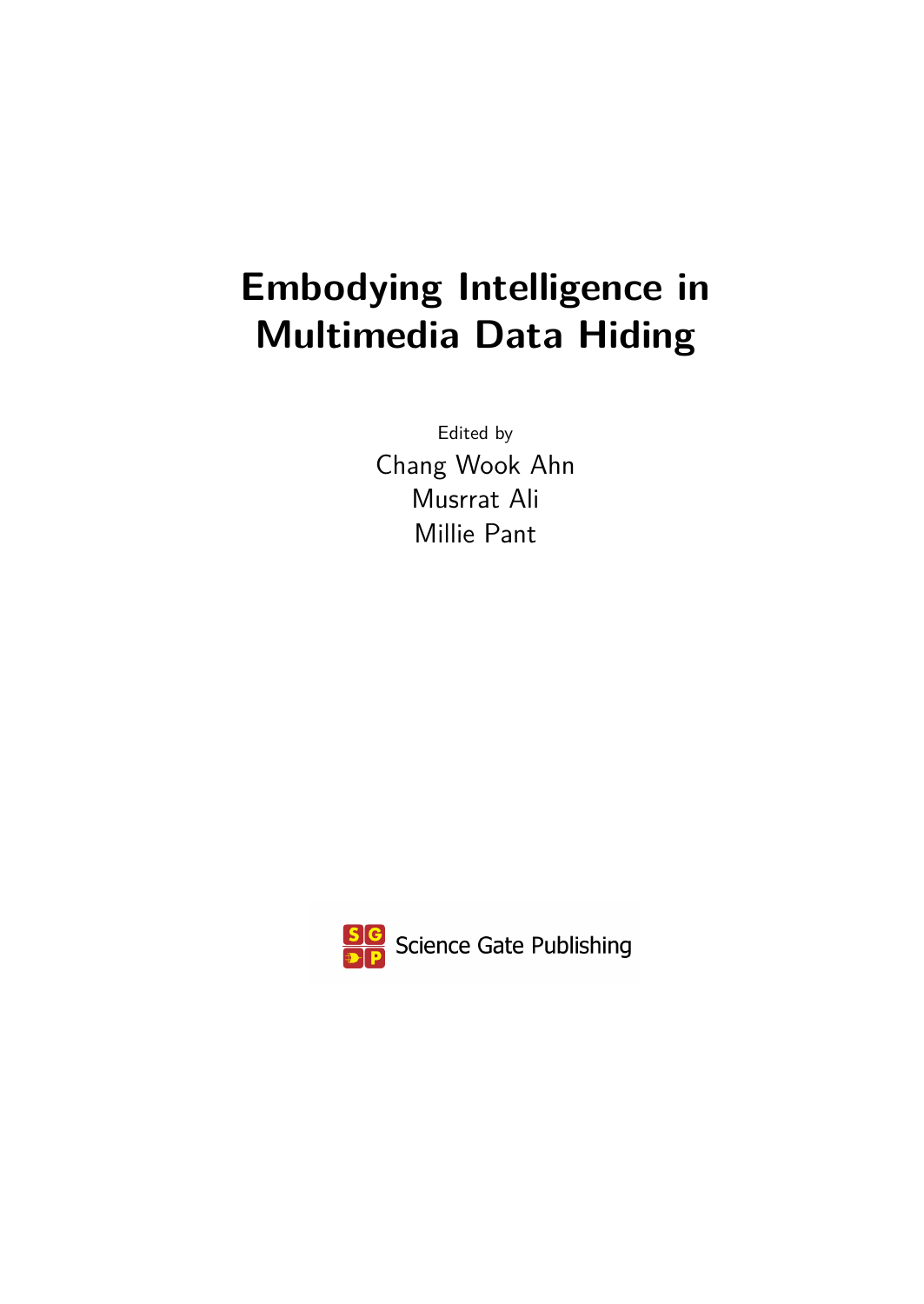Gate to Computer Science and Research, Volume 5

#### **Editors**

Chang Wook Ahn and Musrrat Ali Department of Computer Engineering Sungkyunkwan University Suwon, Republic of Korea e-mail: cwan@skku.edu, musrrat.iitr@gmail.com

Millie Pant Department of Applied Science and Engineering IIT Roorkee Roorkee, India e-mail: millifpt@iitr.ac.in

Gate to Computer Science and Research (GCSR), Book Series ISSN 2241-9055 (print) - ISSN 2241-9063 (online) DOI 10.15579/gcsr

© Science Gate Publishing P.C. 2016 Xanthi, Greece www.sciencegatepub.com

All chapters of the book follow the open-access regulation that permits to copy and distribute them in whole or in part after appropriate citation of the original material

Available to download from http://sciencegatepub.com/books/gcsr/gcsr\_vol5 under CC BY-NC 4.0 International License [CC BY-NC 4.0 International License](http://creativecommons.org/licenses/by-nc/4.0/)

ISBN 978-618-81418-8-9 (print) - ISBN 978-618-81418-9-6 (e-book) DOI 10.15579/gcsr.vol5

Printed in Greece

Printed in non-acid paper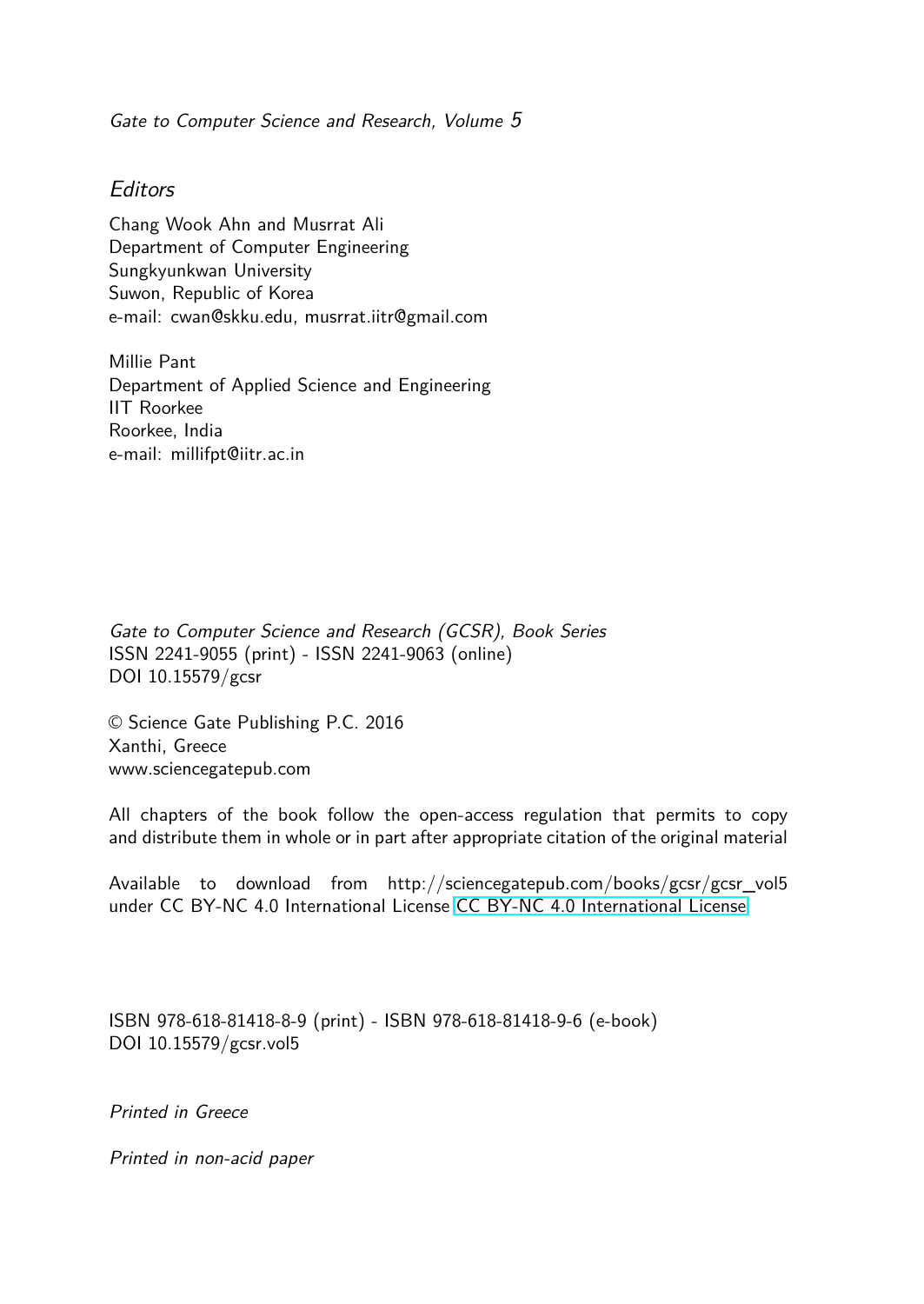### Preface

The digital information revolution has brought about profound changes in our society and our life. The tremendous advances in signal processing and signal transmission techniques have made it possible for consumers worldwide to acquire, duplicate, share, and enjoy the multimedia data. Internet and wireless networks offer ubiquitous channels to deliver and to exchange multimedia information for such purposes. All these advances in multimedia coding and communication technologies over the past decade have raised the concerns that how to make sure that the content is used for its intended purpose by its intended recipients. The core issue then becomes the development of secure management of content usage and delivery across communication networks. Multimedia data hiding is the promising technology for multimedia data protection and rights management. Data hiding is the art and science for embedding data into multimedia data such as audio, video, or image to build a covert channel for secret communication, for the purpose of verifying the integrity, for the copyright protection, or for other purpose. Data hiding particularly includes watermarking and steganography, cryptography that encrypts the data instead of hiding it, does not come under this category. Both the data hiding technologies embed the information in the cover media in order to send this information imperceptibly. However, in steganography, the communication is carried out between two parties. As a result, steganography is mainly concerned with concealing the existence of the communication and protecting the embedded data against any modifications that may happen during the transmission. Thus, steganography has limited robustness with the maximum capacity. On the other hand, watermarking schemes are used when the cover media is available to parties who know the existence of the hidden information and may try to destroy it. Hence, the main concerns of multimedia data hiding are robustness, imperceptibility, and the hiding of maximum number of bits (capacity). These features are conflicting with each other, so it is a very difficult task to satisfy all the requirements at the same time. Some of the researchers tried to find out the solution of this problem utilizing the artificial intelligence approaches. Therefore, the focus of this book is to provide a critical review, applications and advances of intelligent multimedia data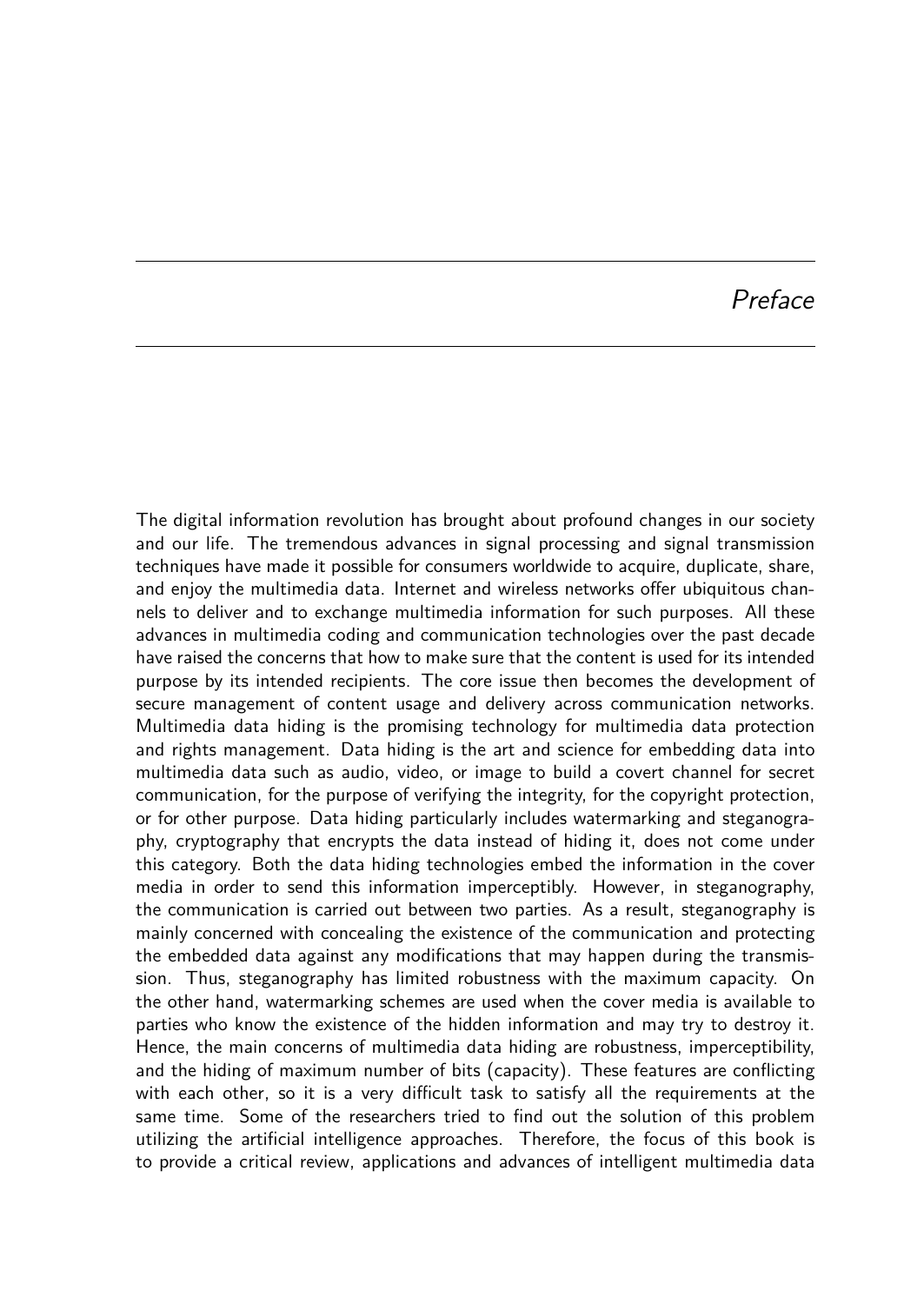hiding schemes. The book is organized into six chapters.

The first chapter titled "Data Hiding Schemes: A Survey" written by the editors attempts a survey of the research in the field of multimedia data hiding. This chapter provides a detailed review of the basic concepts of multimedia data hiding and a survey of its major variants developed so far. The chapter classifies the data hiding schemes based on several aspects of data hiding comprising artificial intelligence. Furthermore, the chapter also provides the recommendations and research directions for further research.

The second chapter titled "Ownership and Tamper Detection of Relational Data: Framework, Techniques and Security Analysis" written by Vidhi Khanduja, Shampa Chakraverty and O.P. Verma is a review of watermarking schemes for relational database.

The third chapter titled "Intelligent Watermarking Scheme Employing the Concepts of Block Based Singular Value Decomposition and Firefly Algorithm" written by editors proposes a novel image watermarking scheme by redistributing the image and applying some normalization operators. Cover image is segmented into non-overlapping blocks and singular value decomposition (SVD) is applied to each block to get the largest singular value. The firefly algorithm (FA), an intelligent optimization technique, is applied to obtain the quantization step (QS) optimally to improve the fidelity and the perceptual quality of the watermarked image. Empirical analysis of the results has demonstrated the efficiency of the proposed scheme.

The chapter four titled "Hardware Implementation of Image and Video Watermarking for Ownership Verification" written by Amit Joshi, Monica Bapna, Aniruddh Malpani, Ashwini Kumar Goyal and Manisha Meena proposes a novel hardware implementation of watermarking for images that is further extended for videos. Two different schemes have been proposed in different frequency domains (i.e., DWT and DCT). The comparative analysis of the proposed schemes with the other methods has shown that the proposed schemes have given better or comparable performance.

The chapter five titled "Security Verification Systems for Digital Media" written by Jianping Chen proposes two Secure Electronic Document (SED) schemes for legal document issuing organizations. In this chapter, an overview of the methodologies is provided as well.

The last chapter of the book, titled "Using Genetic Algorithm and Wisdom of Artificial Crowds to Find Hidden Data in DNA" written by Marc B. Beck, Ahmed H. Desoky, Eric C. Roucka, Patrick S. McClure and Roman V. Yampolskiy presents a software toolkit using a combination of Genetic Algorithm and Wisdom of Artificial Crowds to decode a message written in DNA symbols. Through comparison with the other algorithms, it is shown that the proposed approach has delivered significantly more accurate results than the others.

In conclusion, we consider that this book would be a useful insight and a good source for the readers who are interested in the application of artificial intelligence in multimedia data hiding. The editors would like to thank all the authors for their contributing chapters, without whom this book would have been just wishful thinking. Finally, the editors would also like to thank Maria Katefidou and Science Gate Pub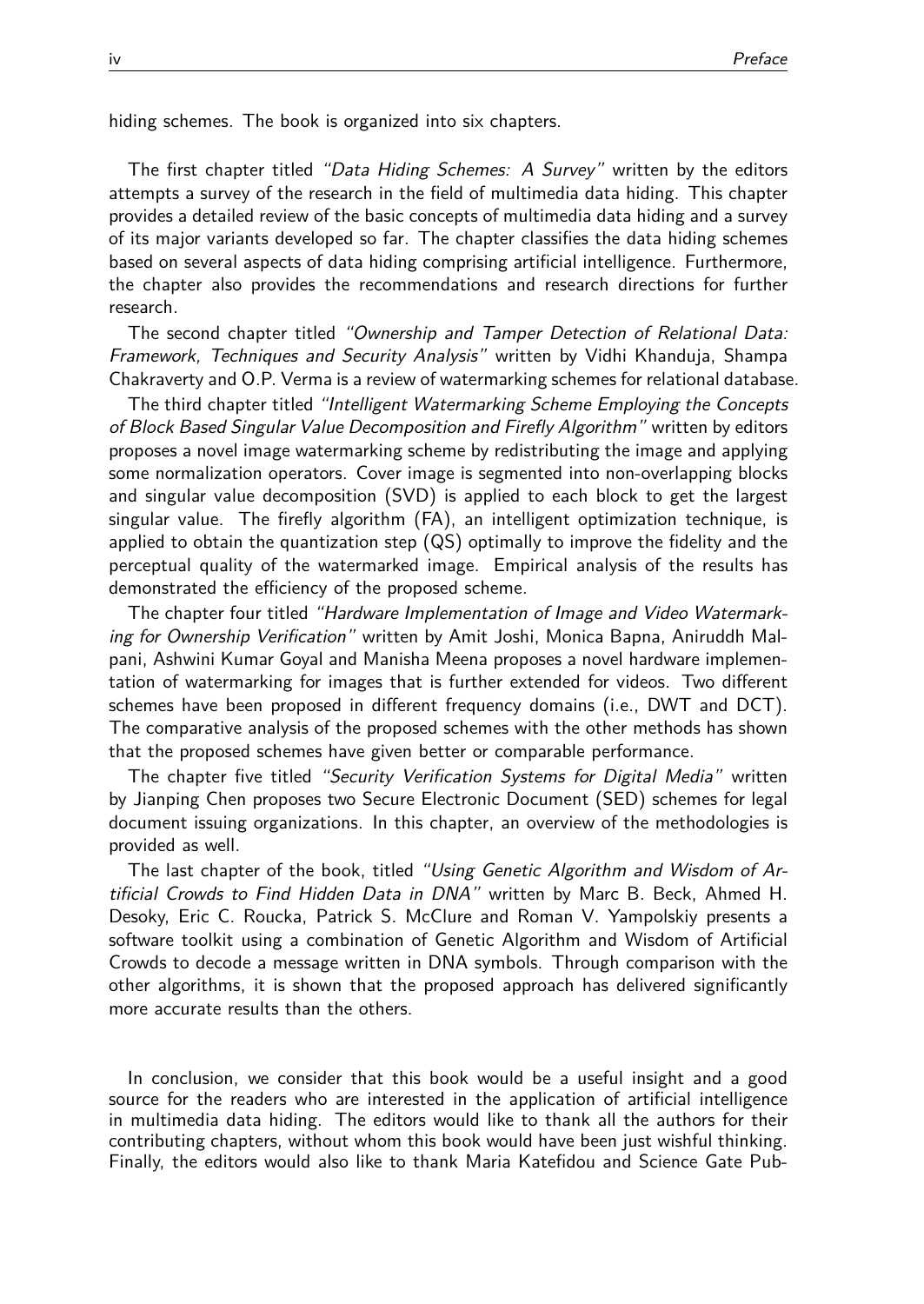lishing for the continuous support and providing all the necessary resources in order to compile this book.

Chang Wook Ahn, PhD and Musrrat Ali, PhD Sungkyunkwan University, Republic of Korea

Millie Pant, PhD IIT Roorkee, India